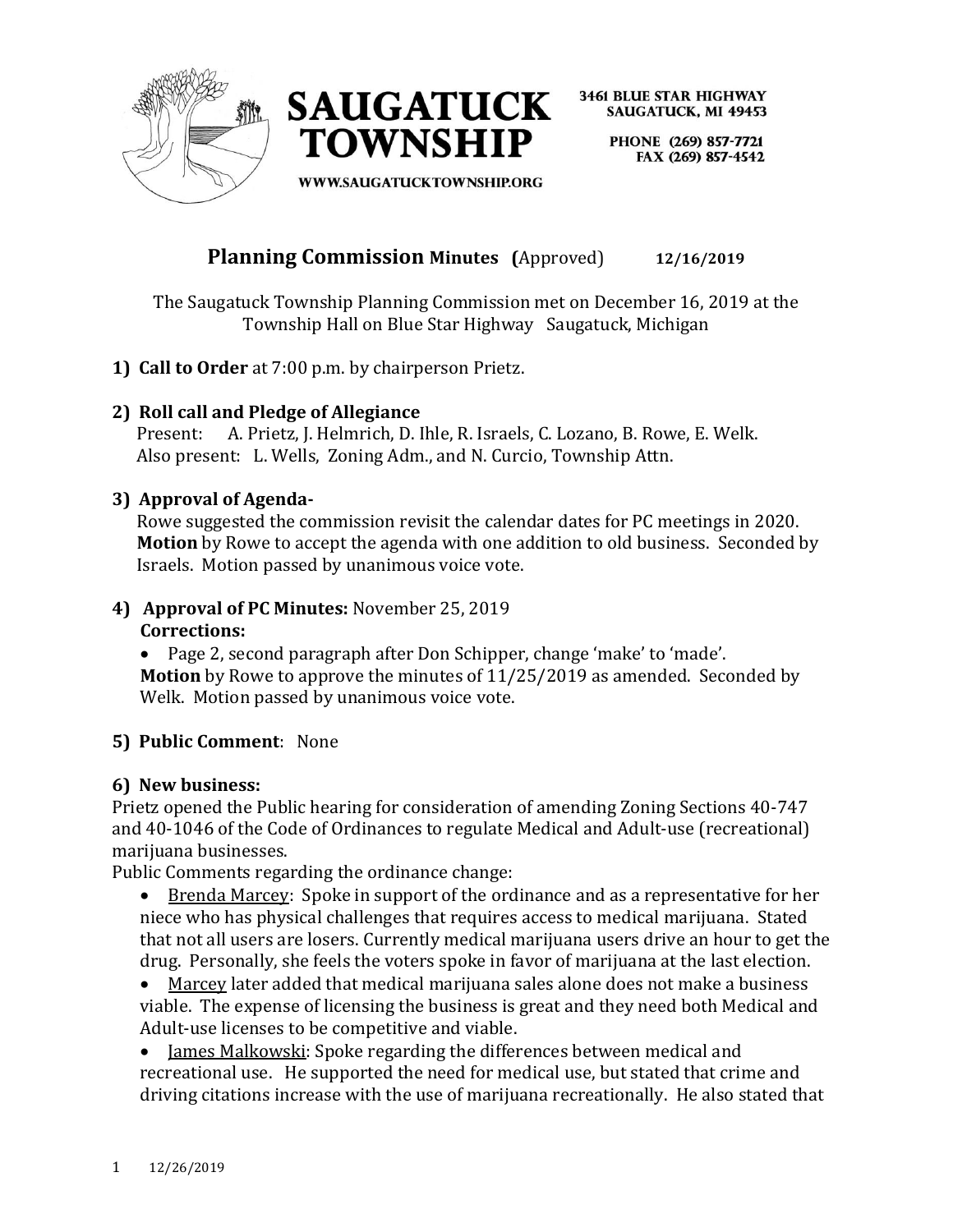



**3461 BLUE STAR HIGHWAY SAUGATUCK, MI 49453** PHONE (269) 857-7721

FAX (269) 857-4542

WWW.SAUGATUCKTOWNSHIP.ORG

border towns tend to attract users from other areas and provisioning businesses create increased access for the youth in our community. He asked the question, "what do we want to look like as a community"? He asked the commission to consider how it aligns with family values, tourism and recreation. He suggested we wait and 'see how it plays out' in other communities before we go further with it.

• Pat Dewenter: Expressed interest in opening a dispensary in our community. Noted there will be money coming into the community if we pass it. Talked about how other communities have set hours and restricted zoning for dispensaries.

• Scott Nadeau: Spoke, as an attorney and a medical card holder, in support of the ordinance. Stated it is not a "gate-way drug" as some have inferred. Addressed revenue sharing with excise tax and sales tax from the sales. Stated that 'the community would receive 15% of the taxable income from the sales'. He further explained the value of the business for the community is 'economic and the businesses are regulated in terms of structure, security, hours, and visual amenities'. He supports marijuana for medical and recreational use for health and relaxation.

• Tom Kowalczyk: Spoke in favor of medical use as a knowledgeable user and supports the revenue that could potentially come into the community.

## Public Hearing Closed

Board Comments:

• Prietz suggested adding a (200') buffer between Adult-use dispensaries and residential areas. Additional discussion resulted in acknowledging that it has not been looked into, although anyone that has been approved would not be affected unless they applied for further licensing with Adult-use. Currently the provisioning centers are restricted to C-3 areas. Wells is not aware of any C-3 areas that are in proximity of residential property but would need to look into it further. Prietz suggested a 200 foot buffer, citing the increased security and daily business operational needs of a provisioning business would be better placed at a distance from residential properties. Helmrich noted that currently there are no buffer restrictions for alcohol provisioning stores and residential areas. Curcio stated it is something we could legally do and it is common, although more so with schools and churches. Currently the Township has buffering requirements for marijuana grow facilities with residential, and the provisioning facilities are limited to C-3 areas. Other members expressed that they felt the number of C-3 areas in the Township were few and sufficient.

**Motion** by Welk to recommend the Township Board approve the revised ordinance amending zoning sections 40-747 and 40-1046 of the code of ordinances, Township of Saugatuck, Michigan, regulating Medical and Adult-use marijuana businesses. Seconded by Helmrich. Motion carried 6-1, with Prietz voting no.

**See attachment A.-1 for revised language of the amended zoning sections.**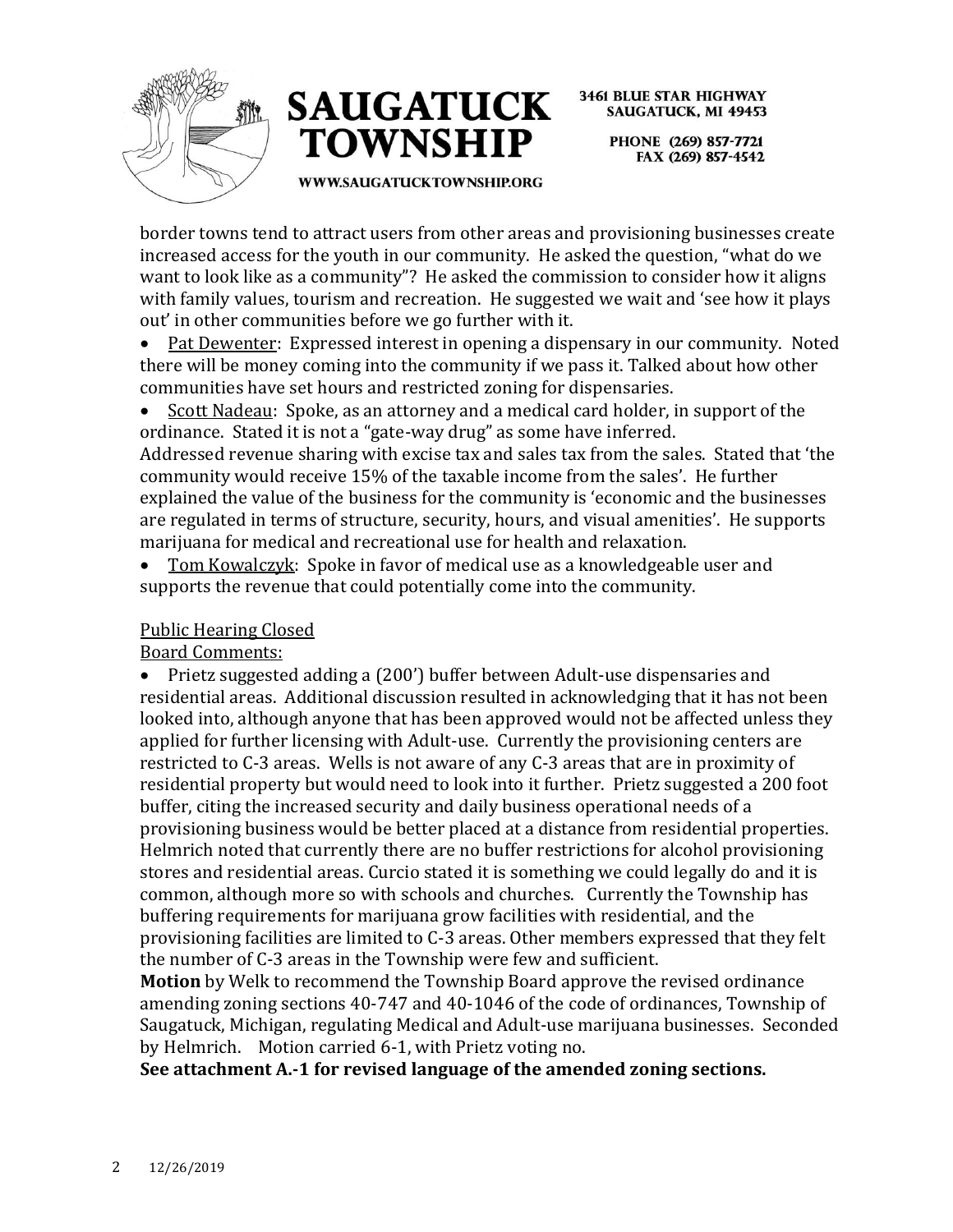



**3461 BLUE STAR HIGHWAY SAUGATUCK, MI 49453** PHONE (269) 857-7721

FAX (269) 857-4542

**WWW.SAUGATUCKTOWNSHIP.ORG** 

**7. Old Business:** Discussion regarding changing the Planning Commission meeting time to 6:00 p.m. vs 7:00p.m. It was explained that the original intent was to have a meeting time conducive to residents who have day time obligations. It was noted that neighboring commissions and boards start at 7:00 p.m., allowing for earlier times when a study session or speaker is on the schedule. Heads nodding in the audience also indicated that 7:00 p.m. was a preferred time for public meetings while recognizing that 6:00 p.m. may be favored by some staff. Ihle noted that an earlier start would be nice if a scheduled meeting was anticipated to last hours and extend late into the evening.

**Motion** by Rowe to continue the Planning Commission meetings to begin at 7:00 p.m. Seconded by Israels. Motion passed 5-2, with Welk and Helmrich voting no.

## **8. Public Comments:**

Tom Kowalczyk spoke and reiterated that research supports communities with marijuana provisioning centers experience increased crime and residential safety concerns.

He questioned if there was any discussion with the school boards in the area? It was noted that no one representing area schools have attended or voiced concerns at any of the public meetings.

Dan Buste, a resident of L.A., stated marijuana is everywhere in L.A., and he is neither for nor against it, but spoke against the overwhelming amount of advertising and signage that exist along the main roads, highways and near all the schools and businesses. He suggests we consider signage carefully.

Michael Benko, a resident of Holland, MI., asked for clarification on what has been approved regarding marijuana in the Township and spoke in favor of civic leaders understanding the future of marijuana.

## **9. Board Discussion** Helmrich

**a.** Township Board update:

The Township Board met on Weds., Dec. 4, 2019. Public comments and time was spent reviewing road changes/proposals (along Riverside Dr.) and discussing water hook up connection charges businesses, primarily marijuana facilities.

The first meeting of the joint Blue Star Bike Trail committee was scheduled for December 9, 2019. The Board passed the proposed 2020 road projects to go out for bid and work orders. The Board discussed Adult-use marijuana. The Board renewed a one-year lease with the State Police, allowing them to occupy the current building they share with the Township. The Board approved changing their meeting days to the 2nd Wednesday of the month beginning in January. Manager Graham shared with the Board problems with roads along Lake Michigan. State governing leaders have visited the area to view the damage along the waterfront.

**b.** A Strategy and goal setting meeting was held 'last Saturday' for three hours. Al Vandenberg led the meeting. Results from the meeting will be shared once it is formatted.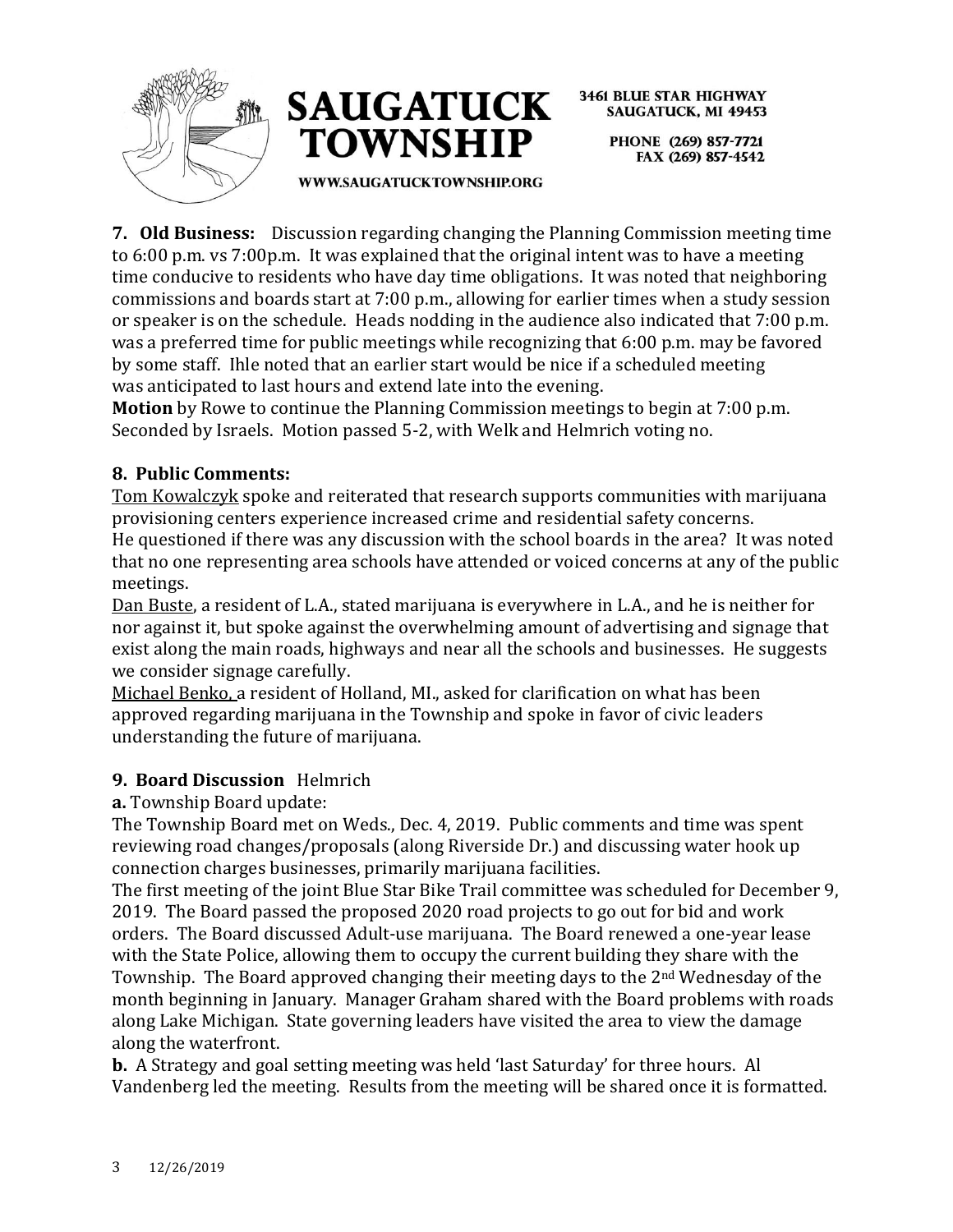



> PHONE (269) 857-7721 FAX (269) 857-4542

WWW.SAUGATUCKTOWNSHIP.ORG

It was a positive experience with many items identified as future strategies and priorities and may occur annually.

Prietz questioned the timeline for the completion of the Blue Star Bike trail group project and Graham explained that it was in process but an agreement and resolution has not been formally approved.

Other Board Comments:

Welk and Rowe noted that Huizenga has proposed a bill partially funding shoreline infrastructure for the next five years. ( \$50 M/per year)

Israels requested clarity form Curcio about revenue from Marijuana sales. He reiterated that a percent of the 15% excise tax is expected to go back to municipalities as revenue sharing (based on the number of businesses in a community), but it is not expected to happen in the first few years. That percentage could change.

## **10. Adjourn**

**Motion** to adjourn by Rowe, seconded by Prietz at 8:04 pm. Motion passed by unanimous voice vote.

**Next meeting: January 27, 2020 7:00p.m**

Respectfully, R. Israels, P.C. Sec.

Motions: 12/26/2019

**Motion** by Rowe to accept the agenda with one addition to old business. Seconded by Israels. Motion passed by unanimous voice vote.

**Motion** by Rowe to approve the minutes of 11/25/2019 as amended. Seconded by Welk. Motion passed by unanimous voice vote.

**Motion** by Welk to recommend the Township Board approve the revised ordinance amending zoning sections 40-747 and 40-1046 of the code of ordinances, Township of Saugatuck, Michigan regulating Medical and Adult-use marijuana businesses. Seconded by Helmrich. Motion carried 6-1, with Prietz voting no.

**Motion** by Rowe to continue the Planning Commission meetings to begin at 7:00 p.m. Seconded by Israels. Motion carried 5-2, with Welk and Helmrich voting no.

**Motion** to adjourn by Rowe, seconded by Prietz at 8:04 pm. Motion passed by unanimous voice vote.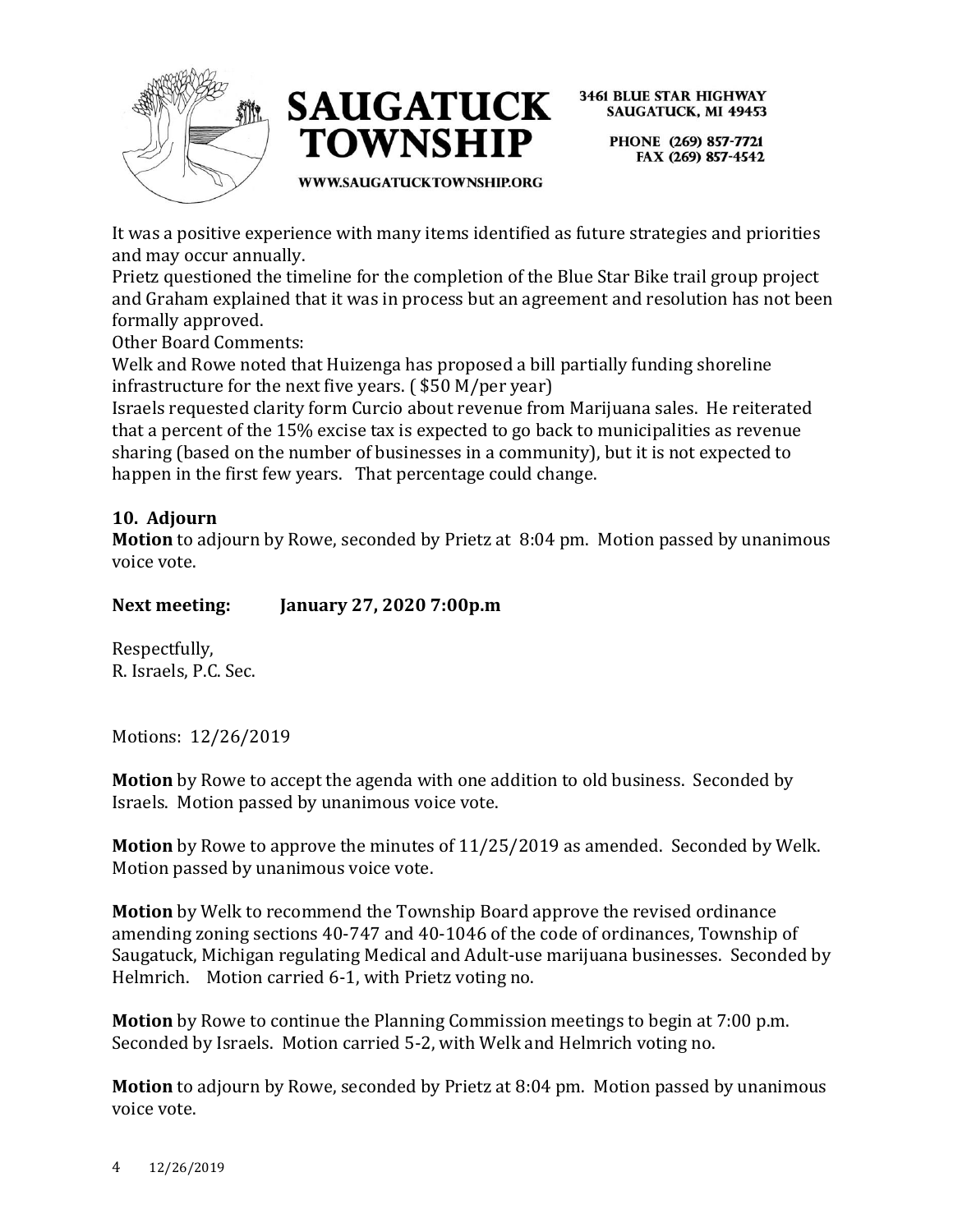



> PHONE (269) 857-7721 FAX (269) 857-4542

WWW.SAUGATUCKTOWNSHIP.ORG

(Reference) Attachment A.-1

## **TOWNSHIP OF SAUGATUCK ALLEGAN COUNTY, MICHIGAN**

## **ORDINANCE NO. \_\_\_\_**

## **AN ORDINANCE TO AMEND ZONING SECTIONS 40-747 AND 40-1046 OF THE CODE OF ORDINANCES, TOWNSHIP OF SAUGATUCK, MICHIGAN TO REGULATE MEDICAL AND ADULT-USE (RECREATIONAL) MARIHUANA BUSINESSES**

The Township of Saugatuck Ordains:

Section 1. Amendment. Sections 40-747 and 40-1046 of the Code of Ordinances, Township of Saugatuck, Michigan, are amended to read as follows:

### **Sec. 40-747. Marihuana Businesses.**

- (1) All terms defined in section 5.1 of the Township Code have the same meaning when used in this section.
- (2) Certain marihuana businesses may be established in the zoning districts indicated in Section 40-1046, subject to the MMMFLA, the MRTMA, and any applicable rules promulgated under either statute.
- (3) No marihuana business may operate without first obtaining final authorization from the township clerk pursuant to section 5.2 of the Township Code and obtaining site plan approval and/or a special approval use permit, as applicable.
- (4) Buildings shall be sufficiently setback from property lines or screened or buffered with a fence, wall, or landscape screen to minimize light spillage, odor, and noise (including noise associated with truck traffic or other machinery), affecting adjacent properties.
- (5) Applicants must provide a plan for the storage and disposal of marihuana, so as to minimize the risk of theft.
- (6) No marihuana may be stored overnight outside of an enclosed building. By way of example and without limitation, it is unlawful to store marihuana overnight in an outdoor waste bin.
- (7) Signage for marihuana businesses is subject to approval pursuant to the generally applicable procedures and standards provided in this ordinance, with the additional restriction that business signage may not depict marihuana, marihuana-infused products, or marihuana-related paraphernalia.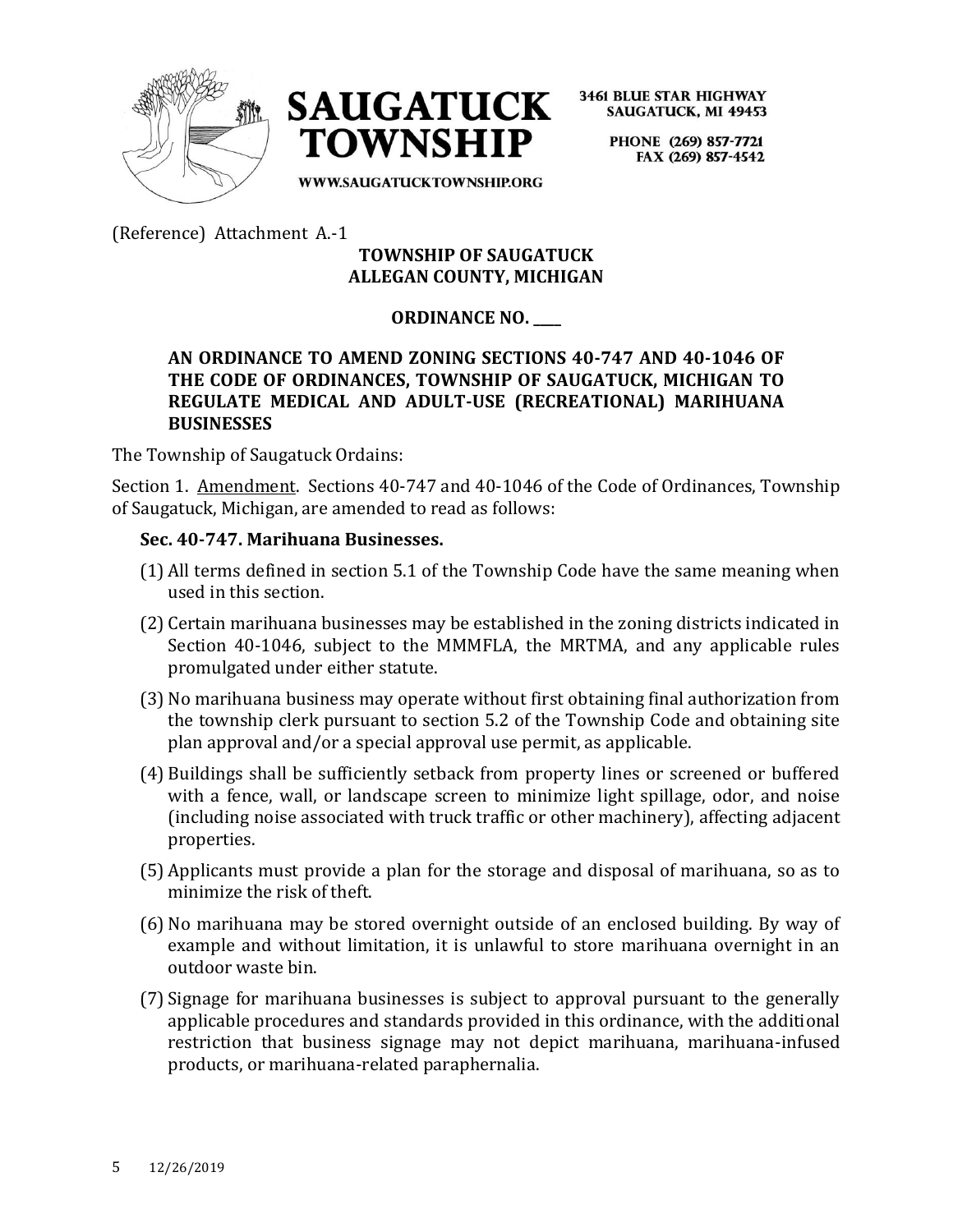



**3461 BLUE STAR HIGHWAY SAUGATUCK, MI 49453** PHONE (269) 857-7721 FAX (269) 857-4542

WWW.SAUGATUCKTOWNSHIP.ORG

(8) Co-located marihuana businesses, stacked grower licenses, and excess grower licenses may be permitted, subject to the regulations in this section, the Table of Uses in Section 40-1046, and any applicable rules promulgated by LARA.

## (9) Marihuana businesses must control and eliminate odor as follows:

- (a) The building must be equipped with an activated air scrubbing and carbon filtration system for odor control to ensure that air leaving the building through an exhaust vent first passes through an activated carbon filter and air scrubbing system.
- (b) The filtration system must consist of one or more fans, activated carbon filters and be capable of scrubbing the air prior to leaving any building. At a minimum, the fan(s) must be sized for cubic feet per minute (CFM) equivalent to the volume of the building (length multiplied by width multiplied by height) divided by three. The filter(s) shall be rated for the applicable CFM.
- (c) The air scrubbing and filtration system must be maintained in working order and must be in use at all times. The filters must be changed per manufacturers' recommendation to ensure optimal performance.
- (d) Negative air pressure must be maintained inside the building.
- (e) Doors and windows must remain closed, except for the minimum time length needed to allow people to ingress or egress the building.
- (f) An alternative odor control system is permitted if the applicant submits a report by a mechanical engineer licensed in the state of Michigan sufficiently demonstrating that the alternative system will eliminate odor as well or better than the air scrubbing and carbon filtration system otherwise required.
- (10)For provisioning centers and retailers:
	- (a) Provisioning centers and retailers may not be open to customers between the hours of 9:00 p.m. and 9:00 a.m.
	- (b) Provisioning centers and retailers may not receive deliveries between the hours of 8:00 p.m. and 7:00 a.m.
	- (c) The interior of the building must be arranged in a way such that neither marihuana nor marihuana-infused products are visible from the exterior of the building.
- (11)For growers (including excess growers):
	- (a) Buildings used in connection with grower operations must be connected to public water and sanitary sewer systems and must comply with applicable state regulations regarding sewage discharge.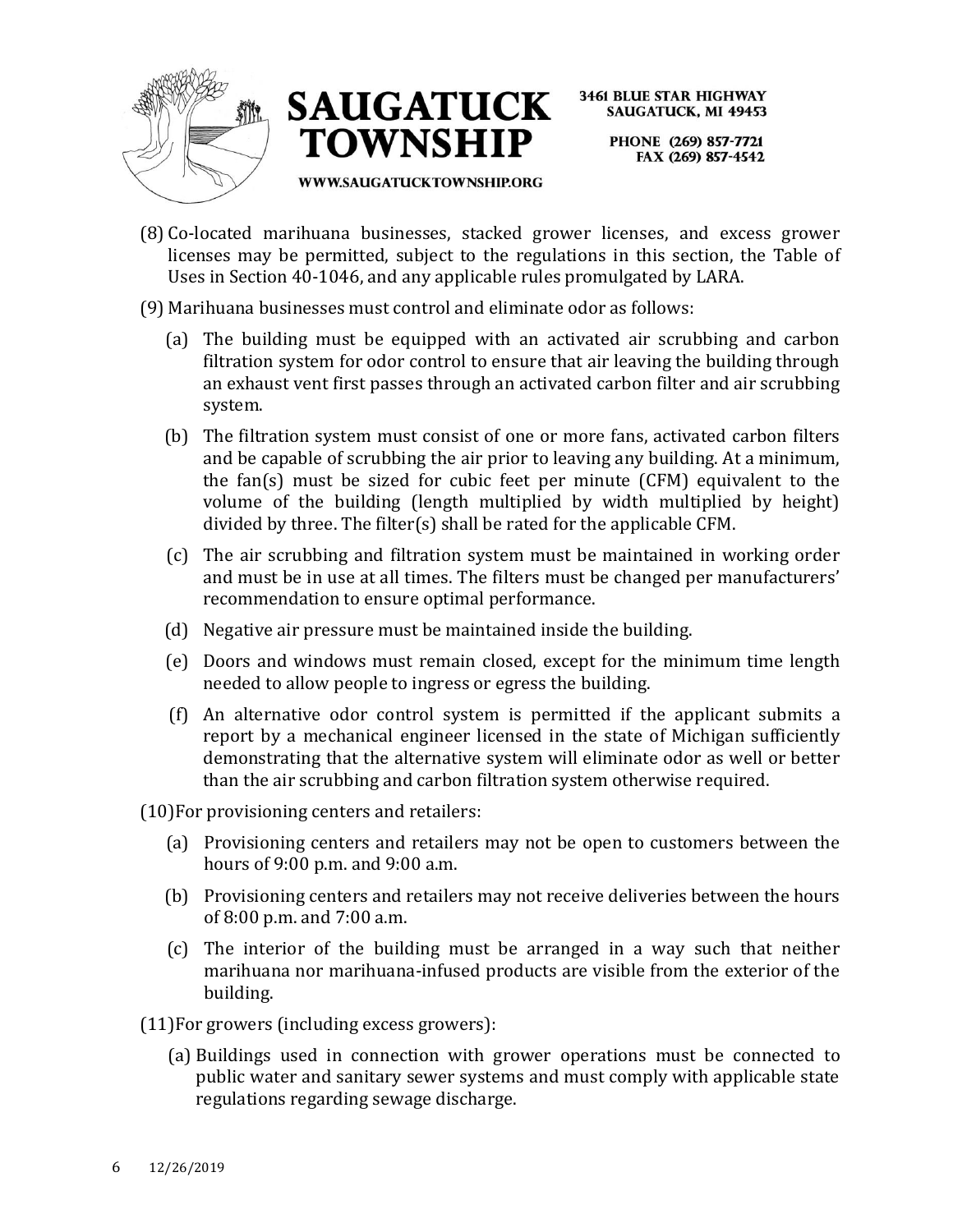



**3461 BLUE STAR HIGHWAY SAUGATUCK, MI 49453** PHONE (269) 857-7721 FAX (269) 857-4542

#### **WWW.SAUGATUCKTOWNSHIP.ORG**

- (b) Any lot, parcel, or unit used in connection with a grower operation must be located at least 500 feet from any lot, parcel, or unit on which a residential dwelling exists (*i.e.*, has a valid certificate of occupancy) as of March 1, 2019. This 500-foot buffer shall be calculated by measuring a straight line from the closest point on the property line of each of the two lots, parcels, or units.
- (12)Notwithstanding any other provision to the contrary, penalties for violations of this section shall be as follows:
	- (a) If at any time an authorized business violates this section, any condition imposed through a site plan approval, or any other applicable township ordinance, the township board may request that LARA revoke or refrain from renewing the business's state operating license.
	- (b) It is unlawful to disobey, neglect, or refuse to comply with any provision of this section or any condition of a special use permit issued pursuant to this subsection. A violation is a municipal civil infraction and a nuisance per se. Each day the violation continues shall be a separate offense, subject to the following fines:

First violation = \$500 Second offense = \$2,500

Each subsequent offense = \$5,000

(c) The foregoing sanctions are in addition to the township's right to seek other appropriate and proper remedies, including actions in law or equity.

## **Sec. 40-1046. Table of Uses.**

The following table shows the uses that are permitted, prohibited and permitted with conditions for each zoning district pursuant to this chapter:

|                                                                              |                | Where and How Permitted |                |       |                |                |                |       |                |                |
|------------------------------------------------------------------------------|----------------|-------------------------|----------------|-------|----------------|----------------|----------------|-------|----------------|----------------|
| <b>Uses</b>                                                                  | $A-1$          | $A-2$                   | $R-1$          | $R-2$ | $R-3$          | $C-1$          | $C-2$          | $C-3$ | $I-1$          | $R-3B$         |
| <b>Accessory Apartments in</b><br>association with business                  | N <sub>0</sub> | No                      | N <sub>o</sub> | No.   | No             | SAU            | SAU            | No    | N <sub>0</sub> | N <sub>0</sub> |
| Adult theaters, video stores or<br>bookstores                                | N <sub>0</sub> | No                      | N <sub>o</sub> | No.   | No             | N <sub>0</sub> | N <sub>0</sub> | SCU   | N <sub>0</sub> | N <sub>o</sub> |
| Agricultural products sales, retail<br>(produced on land from which<br>sold) | Yes            | Yes                     | Yes            | No.   | No             | Yes            | Yes            | Yes   | Yes            | N <sub>0</sub> |
| Agricultural products sales, retail                                          | Yes            | Yes                     | No             | No    | N <sub>0</sub> | Yes            | Yes            | Yes   | N <sub>0</sub> | No             |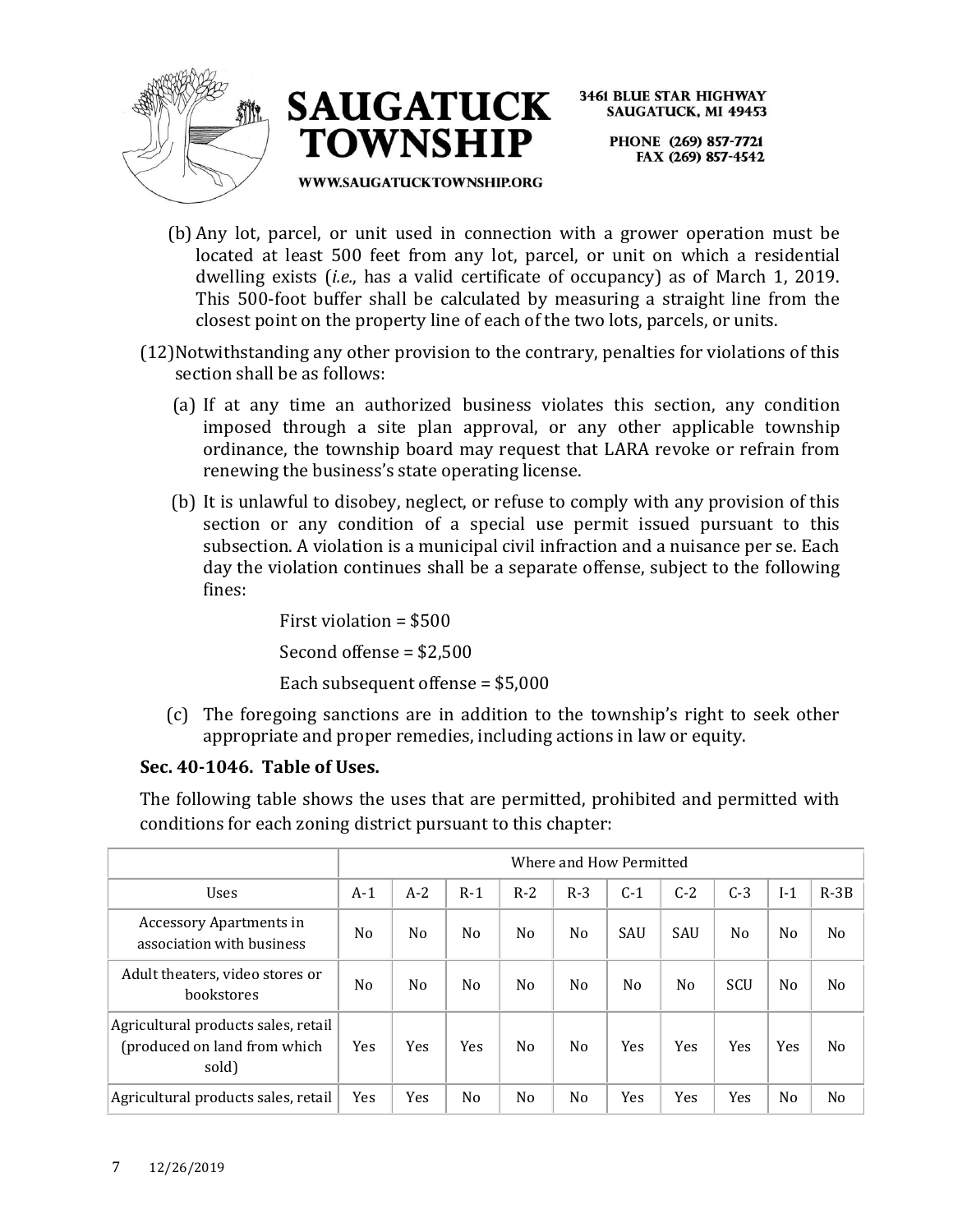



| (not produced on land from<br>which sold)                                                                |          |     |    |     |                |                |                 |                  |                 |     |
|----------------------------------------------------------------------------------------------------------|----------|-----|----|-----|----------------|----------------|-----------------|------------------|-----------------|-----|
| Airports (private or public)                                                                             | No       | No  | No | No  | No             | No             | No              | No               | No              | No  |
| Ambulance service                                                                                        | No       | No  | No | No  | No             | Yes            | SAU             | Yes              | No              | No  |
| Amusement enterprises, outdoor                                                                           | No       | No  | No | No  | No             | SAU            | SAU             | No               | No              | No  |
| Antique, resale shops                                                                                    | No       | No  | No | No  | No             | Yes            | Yes             | No <sup>1</sup>  | No              | No  |
| Asphalt manufacturing                                                                                    | No       | No  | No | No  | No             | No             | No              | No               | No              | No  |
| Auto parts                                                                                               | No       | No  | No | No  | No             | No             | Yes             | No <sup>1</sup>  | No              | No  |
| Autowash, automatic and<br>manual <sup>5</sup>                                                           | No       | No  | No | No  | No             | SAU            | SAU             | SAU              | SAU             | No  |
| Automobile/Motor Vehicle<br>repair/service facilities                                                    | No       | No  | No | No  | No             | SAU            | SAU             | SAU              | Yes             | No  |
| Automobile/Motor Vehicle<br><b>Service Stations (Fuel</b><br>Facilities/Gas Stations with no<br>repairs) | No       | No  | No | No  | No             | N <sub>0</sub> | No <sup>2</sup> | SAU <sup>3</sup> | No <sup>3</sup> | No  |
| Automobile/motor, boat vehicle<br>sales                                                                  | SAU      | SAU | No | No  | No             | SAU            | SAU             | Yes              | Yes             | No  |
| Bait and tackle                                                                                          | No       | No  | No | No  | No             | Yes            | Yes             | No <sup>1</sup>  | No              | No  |
| Bakery goods store                                                                                       | No       | No  | No | No  | No             | Yes            | Yes             | No <sup>1</sup>  | No              | No  |
| Bank, loan and finance offices,<br>including drive-in                                                    | No       | No  | No | No  | No             | Yes            | Yes             | No <sup>1</sup>  | No              | No  |
| Barber or beauty shop                                                                                    | No       | No  | No | No  | No             | Yes            | Yes             | No <sup>1</sup>  |                 | No  |
| Bars, taverns, lounges w/o<br>dancing or floor shows                                                     | No       | No  | No | No  | N <sub>o</sub> | Yes            | Yes             | Yes              | No              | No  |
| Bars, taverns, lounges with<br>dancing or floor shows                                                    | $\rm No$ | No  | No | No  | No             | SAU            | SAU             | SAU              | No              | No  |
| <b>Boarding Houses/lodging</b>                                                                           | SAU      | SAU | No | No  | No             | SAU            | ELE             | No               | No              | No  |
| <b>Boathouses</b>                                                                                        | No       | No  | No | SAU | SAU            | No             | No              | No               | No              | SAU |
| Bone reduction/distillation                                                                              | No       | No  | No | No  | No             | No             | No              | No               | No              | No  |
| Book, video, record stores except<br>adult                                                               | No       | No  | No | No  | No             | Yes            | No              | No <sup>1</sup>  | No              | No  |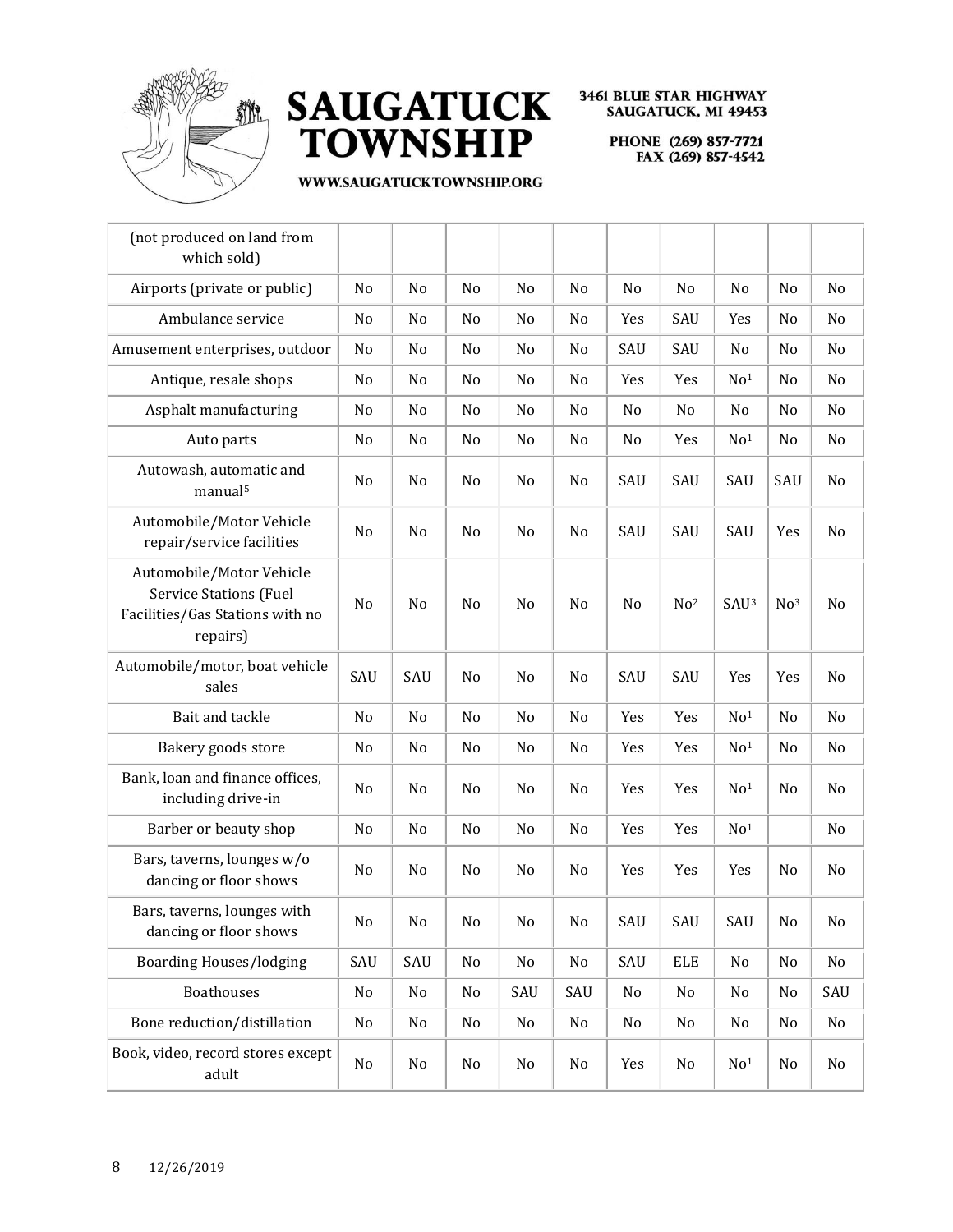



| Bowling alley, indoor<br>amusements                                           | No             | No                  | No             | No               | No               | SAU            | Yes        | No              | No             | No               |
|-------------------------------------------------------------------------------|----------------|---------------------|----------------|------------------|------------------|----------------|------------|-----------------|----------------|------------------|
| Broadcasting studios, excluding<br>towers >50 feet                            | No             | No                  | No             | No               | N <sub>0</sub>   | No             | SAU        | No <sup>1</sup> | No             | No               |
| Business or trade school                                                      | No             | N <sub>o</sub>      | N <sub>o</sub> | No               | No               | SAU            | Yes        | N <sub>o</sub>  | No             | N <sub>0</sub>   |
| Campgrounds (tents, Travel<br>Trailers, etc.)                                 | SAU            | SAU                 | No             | No               | No               | SAU            | No         | No              | No             | No               |
| Cement, Lime and Plaster<br>Manufacturing                                     | No             | No                  | No             | No               | No               | No             | No         | No              | No             | No               |
| <b>Chemicals Manufacturing</b>                                                | No             | No                  | No             | No               | No               | N <sub>0</sub> | No         | No              | No             | N <sub>0</sub>   |
| Clinic-Dental and medical,<br>including laboratory                            | No             | No                  | No             | No               | No               | Yes            | Yes        | No              | No             | No               |
| Crematories                                                                   | N <sub>0</sub> | No                  | No             | No               | No               | N <sub>0</sub> | No         | No              | No             | No               |
| Docks, Piers, Wharves<br>(noncommercial and not defined<br>herein as marinas) | No             | Yes <sup>6, 9</sup> | N <sub>o</sub> | Yes <sup>6</sup> | Yes <sup>6</sup> | N <sub>0</sub> | No         | No              | No             | Yes <sup>6</sup> |
| Dog Kennels                                                                   | SAU            | SAU                 | No             | No               | No               | N <sub>0</sub> | No         | No              | No             | N <sub>0</sub>   |
| Dumps/Sanitary Landfills                                                      | SAU            | SAU                 | No             | No               | No               | No             | No         | No              | No             | No               |
| Duplexes (two Dwelling Units in<br>Building)                                  | Yes            | Yes                 | Yes            | No               | Yes              | <b>PUD</b>     | <b>PUD</b> | <b>PUD</b>      | No             | Yes              |
| Electric, heating, plumbing<br>supplies and service                           | No             | No                  | No             | No               | No               | No             | Yes        | No              | No             | No               |
| Explosives<br>Manufacturing/Storage                                           | No             | No                  | No             | No               | No               | No             | No         | No              | No             | No               |
| <b>Exterminator service</b>                                                   | N <sub>0</sub> | No                  | No             | No               | No               | No             | Yes        | No              | N <sub>0</sub> | No               |
| Farm-General                                                                  | Yes            | Yes                 | Yes            | Yes              | Yes              | No             | No         | No              | Yes            | Yes              |
| Farm-Special                                                                  | SAU            | No                  | No             | No               | No               | No             | No         | No              | SAU            | No               |
| Farm Labor Housing, not more<br>than four laborers                            | Yes            | No                  | No             | No               | No               | No             | No         | No              | No             | No               |
| Farm Labor Housing, more than<br>four laborers                                | SAU            | No                  | No             | No               | No               | No             | No         | No              | No             | No               |
| Feed Lots/Stock Yards                                                         | SAU            | No                  | No             | No               | No               | No             | No         | No              | No             | No               |
| Florist                                                                       | No             | No                  | No             | No               | No               | Yes            | Yes        | No <sup>1</sup> | No             | No               |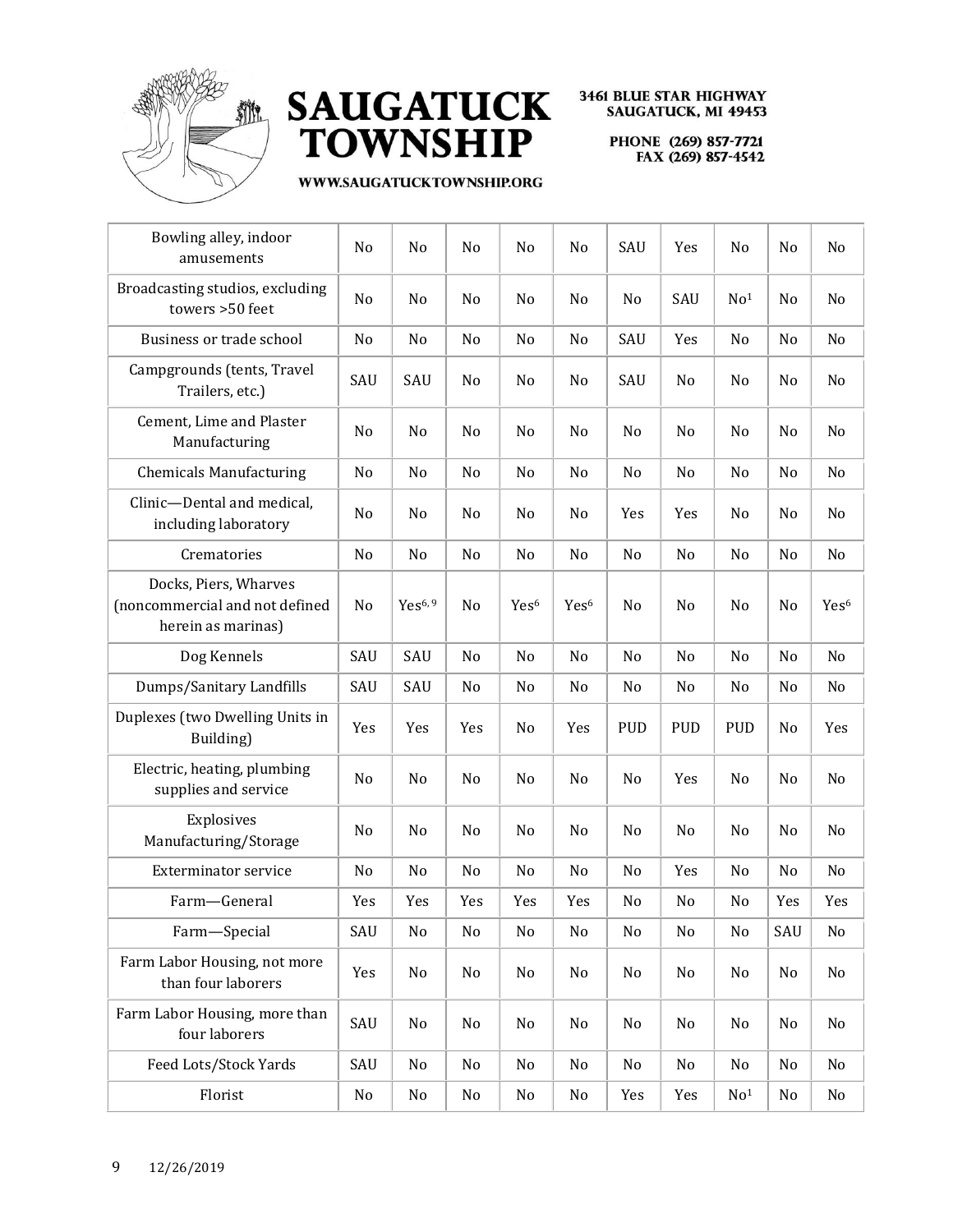



| Florist with nursery                               | No                  | No                | No                  | No                  | No                | No                   | Yes               | No                  | No                | No                |
|----------------------------------------------------|---------------------|-------------------|---------------------|---------------------|-------------------|----------------------|-------------------|---------------------|-------------------|-------------------|
| <b>Foster Care Facilities</b>                      | SAU                 | SAU               | SAU                 | SAU                 | SAU               | SAU                  | SAU               | SAU                 | No                | SAU               |
| Foundries                                          | No                  | No                | No                  | No                  | No                | No                   | No                | No                  | No                | No                |
| <b>Funeral Homes/Mortuaries</b>                    | SAU                 | SAU               | SAU                 | SAU                 | SAU               | No                   | Yes               | No                  | No                | SAU               |
| Garage, Public                                     | SAU                 | SAU               | No                  | No                  | No                | No                   | No                | No                  | Yes               | No                |
| Gas Processing or Storage                          | No                  | No                | No                  | No                  | No                | No                   | No                | No                  | SAU               | No                |
| Gas Well                                           | Mich<br>$\mathbf P$ | Mich<br>${\bf P}$ | Mich<br>$\mathbf P$ | Mich<br>$\mathbf P$ | Mich<br>${\bf P}$ | Mich<br>$\mathbf{P}$ | Mich<br>${\bf P}$ | Mich<br>$\mathbf P$ | Mich<br>${\bf P}$ | Mich<br>${\bf P}$ |
| Gift shop                                          | No                  | No                | No                  | No                  | No                | Yes                  | Yes               | No <sup>1</sup>     | No                | No                |
| Golf courses (regular, not<br>miniature)           | SAU                 | SAU               | SAU                 | SAU                 | SAU               | <b>PUD</b>           | <b>PUD</b>        | <b>PUD</b>          | No                | SAU               |
| <b>Governmental Buildings</b>                      | SAU                 | SAU               | SAU                 | SAU                 | SAU               | Yes                  | Yes               | Yes                 | Yes               | SAU               |
| Grocery stores                                     | No                  | No                | No                  | No                  | No                | No                   | Yes               | Yes                 | No                | No                |
| Hardware, appliance stores                         | No                  | No                | No                  | No                  | No                | SAU                  | Yes               | No <sup>1</sup>     | No                | No                |
| Helicopter/Rotor Craft Landing<br>Facilities       | SAU                 | SAU               | No                  | No                  | No                | No                   | No                | No                  | SAU               | No                |
| Home Occupations                                   | Yes                 | Yes               | Yes                 | Yes                 | Yes               | Yes                  | Yes               | Yes                 | Yes               | Yes               |
| Horse Stables, Commercial-10<br>acres              | Yes                 | Yes               | No                  | No                  | No                | No                   | No                | No                  | No                | No                |
| Horse Stables, Noncommercial (5<br>acres)          | Yes                 | Yes               | SAU                 | SAU                 | SAU               | No                   | No                | No                  | No                | SAU               |
| Hospitals                                          | SAU                 | SAU               | SAU                 | SAU                 | SAU               | No                   | No                | No                  | No                | SAU               |
| Hotels                                             | SAU                 | SAU               | No                  | No                  | No                | SAU                  | <b>ELE</b>        | Yes                 | No                | No                |
| <b>Hunting Preserves</b>                           | SAU                 | SAU               | No                  | No                  | No                | No                   | No                | No                  | No                | No                |
| Incinerators-Commercial                            | No                  | No                | No                  | No                  | No                | No                   | No                | No                  | No                | No                |
| Indoor auction houses (not incl.<br>livestock)     | No                  | No                | No                  | No                  | No                | SAU                  | Yes               | No                  | No                | No                |
| Inns (includes Bed and<br>Breakfast)               | SAU                 | SAU               | SAU                 | No                  | No                | SAU                  | <b>ELE</b>        | No                  | No                | No                |
| Juice, cider, wine manufacturing                   | SAU                 | SAU               | No                  | No                  | No                | No                   | No                | No                  | Yes               | No                |
| Junkyards/Salvage Yards, Motor<br>Vehicle Wrecking | No                  | No                | No                  | No                  | No                | No                   | No                | No                  | SAU               | No                |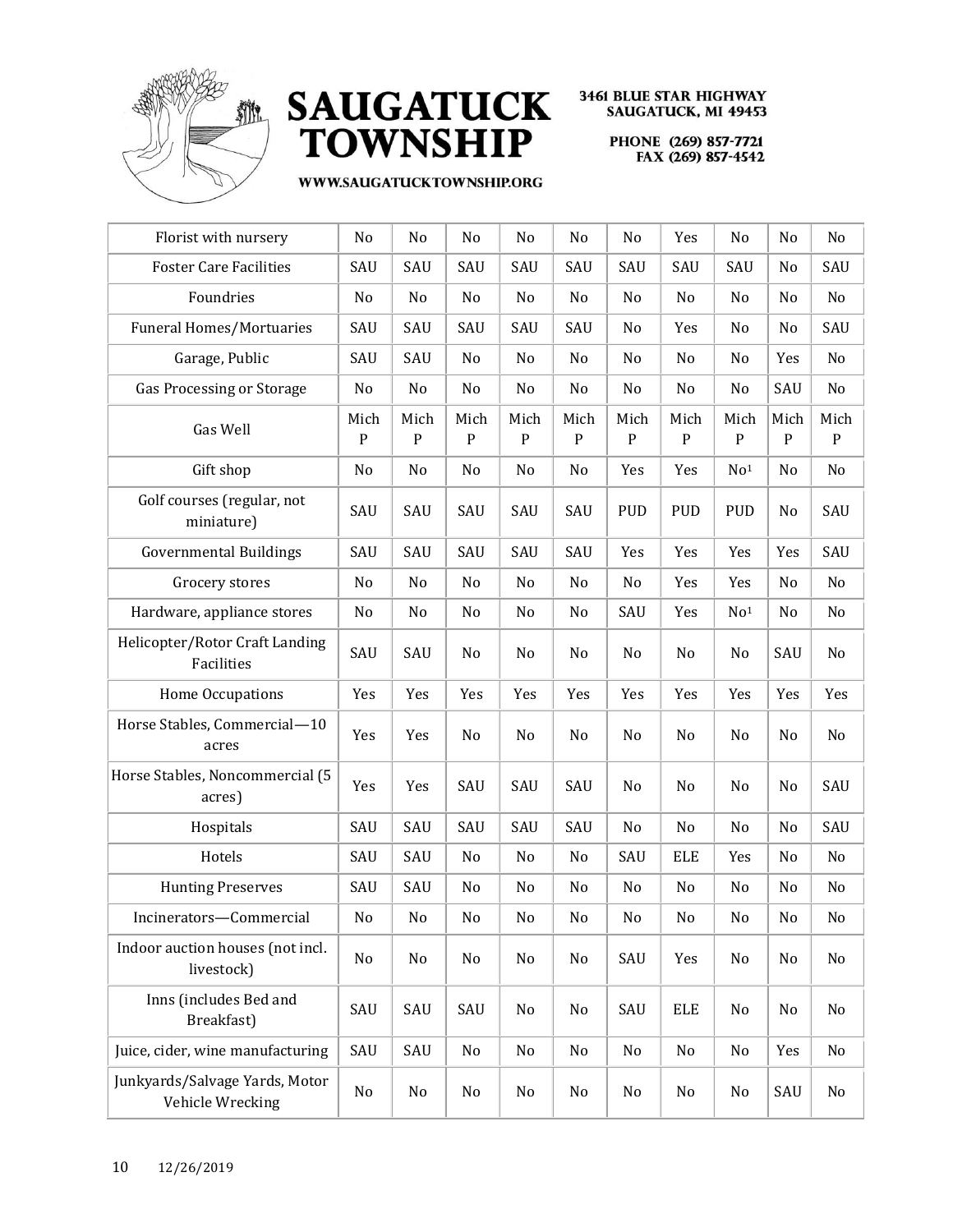



| Laundromats/Dry Cleaning<br>Establishments                                   | No  | No  | No  | No  | No  | SAU            | Yes  | No              | No             | No  |
|------------------------------------------------------------------------------|-----|-----|-----|-----|-----|----------------|------|-----------------|----------------|-----|
| Locksmith                                                                    | No  | No  | No  | No  | No  | Yes            | Yes  | No <sup>1</sup> | No             | No  |
| Lumberyards, builders'<br>supply/home improvement                            | No  | No  | No  | No  | No  | No             | No   | Yes             | Yes            | No  |
| Malls, Retail Shopping Centers,<br>less than 30,000 s.f. gross floor<br>area | No  | No  | No  | No  | No  | SAU            | SAU  | SAU             | N <sub>0</sub> | No  |
| Malls, retail shopping centers,<br>more than 30,000 s.f. gross floor<br>area | No  | No  | No  | No  | No  | N <sub>0</sub> | No   | SAU             | N <sub>0</sub> | No  |
| Manufacturing, Heavy                                                         | No  | No  | No  | No  | No  | No             | No   | No              | No             | No  |
| Manufacturing, Light                                                         | No  | No  | No  | No  | No  | No             | No   | No              | Yes            | No  |
| Marihuana Grower (Medical and<br>Adult Use)                                  | No  | No  | No  | No  | No  | No             | No   | No              | SAU            | No  |
| Marihuana Provisioning Center<br>(Medical)                                   | No  | No  | No  | No  | No  | No             | No   | SAU             | No             | No  |
| Marihuana Retailer (Adult Use)                                               | No  | No  | No  | No  | No  | No             | No   | SAU             | No             | No  |
| Marihuana Safety Compliance<br>(Medical and Adult Use)                       | No  | No  | No  | No  | No  | Yes            | Yes  | Yes             | Yes            | No  |
| Marinas                                                                      | No  | No  | No  | SAU | No  | No             | No   | No              | N <sub>0</sub> | No  |
| Massage, licensed therapist                                                  | No  | No  | No  | No  | No  | SAU            | Yes  | No <sup>1</sup> | No             | No  |
| Meat/Poultry<br>Processing/Packing Facilities not<br>located on a farm       | No  | No  | No  | No  | No  | No             | No   | No              | SAU            | No  |
| Milk Products<br>Manufacturing/Processing<br>Plants not located on a farm    | No  | No  | No  | No  | No  | No             | No   | No              | Yes            | No  |
| Mineral extraction (other than<br>oil or gas wells)                          | SAU | SAU | SAU | SAU | SAU | SAU            | SAU  | SAU             | SAU            | SAU |
| Mobile Home Condominiums                                                     | No  | No  | No  | No  | No  | <b>MHPO</b>    | MHPO | MHPO            | No             | No  |
| Mobile Home Parks (including<br>seasonal)                                    | No  | No  | No  | No  | No  | <b>MHPO</b>    | MHPO | <b>MHPO</b>     | No             | No  |
| Mobile Home Subdivisions                                                     | No  | No  | No  | No  | No  | MHPO           | MHPO | MHPO            | No             | No  |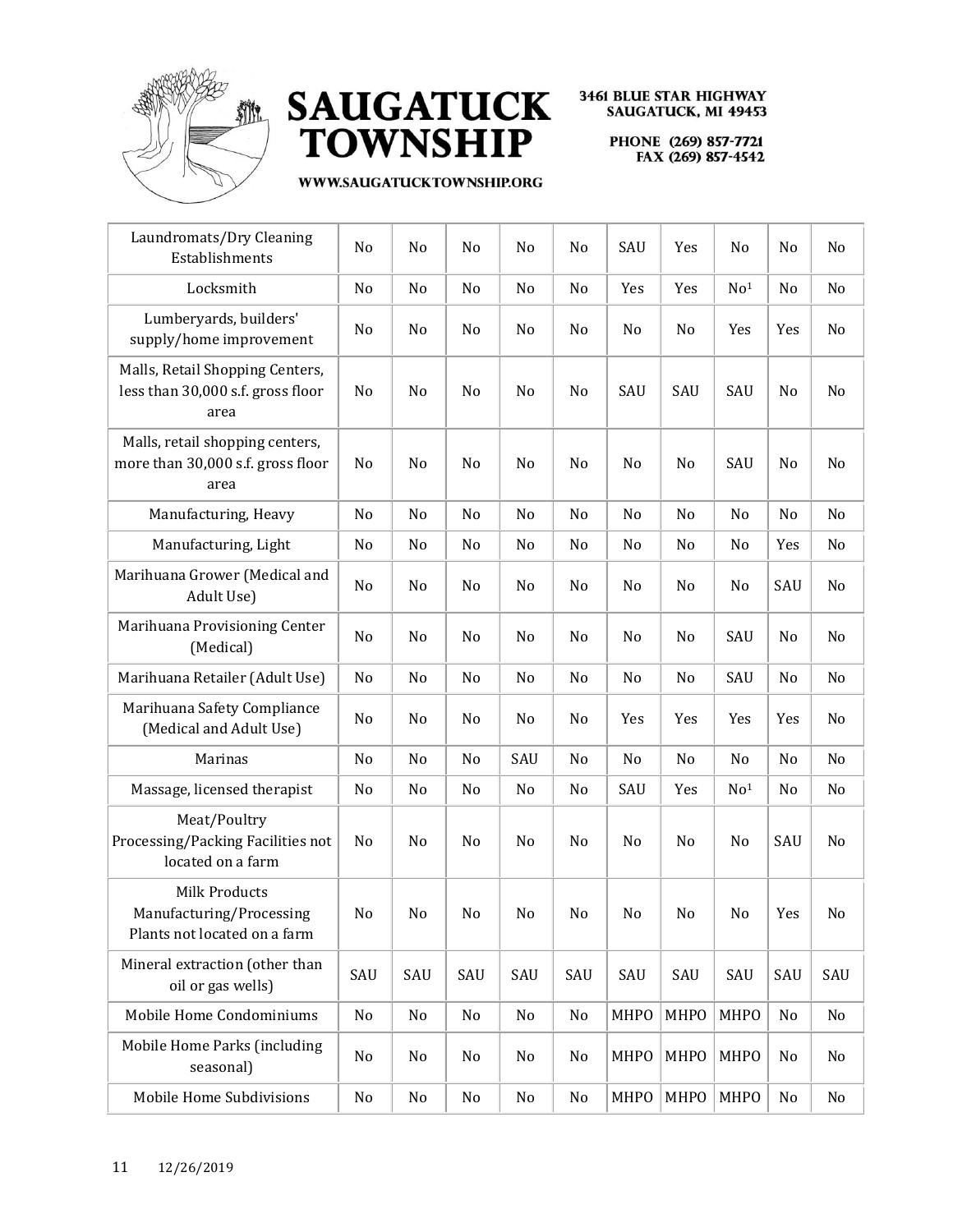



| Mobile Homes (temporarily<br>located)                                                         | <b>SZAP</b>         | <b>SZAP</b>         | <b>SZAP</b>         | <b>SZAP</b>       | <b>SZAP</b>         | No                | No                | No                  | No                | <b>SZAP</b>       |
|-----------------------------------------------------------------------------------------------|---------------------|---------------------|---------------------|-------------------|---------------------|-------------------|-------------------|---------------------|-------------------|-------------------|
| Mobile Homes (as Single-Family<br>Dwellings only)                                             | Yes                 | Yes                 | Yes                 | Yes               | Yes                 | No                | No                | No                  | No                | Yes               |
| Motels                                                                                        | SAU                 | SAU                 | No                  | No                | No                  | SAU               | <b>ELE</b>        | Yes                 | No                | No                |
| <b>Multifamily Apartments</b>                                                                 | No                  | No                  | SAU/<br><b>OPUD</b> | No                | No                  | <b>PUD</b>        | <b>PUD</b>        | <b>PUD</b>          | No                | No                |
| Nurseries/Child Care Facilities                                                               | SAU                 | SAU                 | SAU                 | SAU               | SAU                 | Yes               | No                | No                  | No                | SAU               |
| Nursing/Convalescent Homes                                                                    | SAU                 | SAU                 | SAU                 | SAU               | SAU                 | <b>PUD</b>        | <b>PUD</b>        | <b>PUD</b>          | No                | SAU               |
| Oil Processing or Storage                                                                     | No                  | No                  | No                  | No                | No                  | No                | No                | No                  | SAU               | No                |
| Oil Well                                                                                      | Mich<br>$\mathbf P$ | Mich<br>$\mathbf P$ | Mich<br>P           | Mich<br>${\bf P}$ | Mich<br>$\mathbf P$ | Mich<br>${\bf P}$ | Mich<br>${\bf P}$ | Mich<br>$\mathbf P$ | Mich<br>${\bf P}$ | Mich<br>${\bf P}$ |
| Outdoor auction houses (not<br>including livestock)                                           | No                  | No                  | No                  | No                | No                  | SAU               | SAU               | No                  | No                | No                |
| Outdoor/open air sales                                                                        | No                  | No                  | No                  | No                | No                  | SAU               | SAU               | No                  | No                | No                |
| Parcel delivery station                                                                       | No                  | No                  | No                  | No                | No                  | No                | Yes               | No                  | No                | No                |
| Parking Areas and Accessory<br><b>Buildings on Waterfront Access</b><br>Property <sup>6</sup> | No                  | SAU <sup>9</sup>    | No                  | SAU               | SAU                 | No                | No                | No                  | No                | SAU <sup>7</sup>  |
| Party, convenience store <sup>5</sup>                                                         | No                  | No                  | No                  | No                | No                  | Yes               | Yes               | Yes                 | Yes               | No                |
| Pet shop, not including<br>treatment or boarding                                              | No                  | No                  | No                  | No                | No                  | No                | Yes               | No <sup>1</sup>     | No                | No                |
| Piggeries (more than 20 weaned<br>pigs)                                                       | SAU                 | No                  | No                  | No                | No                  | No                | No                | No                  | No                | No                |
| Poultry/Egg Production<br>Facilities (intensive "Cage"<br>operations)                         | SAU                 | No                  | No                  | No                | No                  | No                | No                | No                  | <b>PUD</b>        | No                |
| Planned Unit<br>Developments/Commercial                                                       | Yes                 | Yes                 | No                  | No                | No                  | Yes               | Yes               | Yes                 | Yes               | No                |
| Planned Unit<br>Developments/Industrial                                                       | No                  | No                  | No                  | No                | No                  | No                | No                | No                  | Yes               | No                |
| Planned Unit<br>Developments/Residential                                                      | Yes                 | Yes                 | Yes                 | Yes               | Yes                 | PUD               | PUD               | PUD                 | No                | Yes               |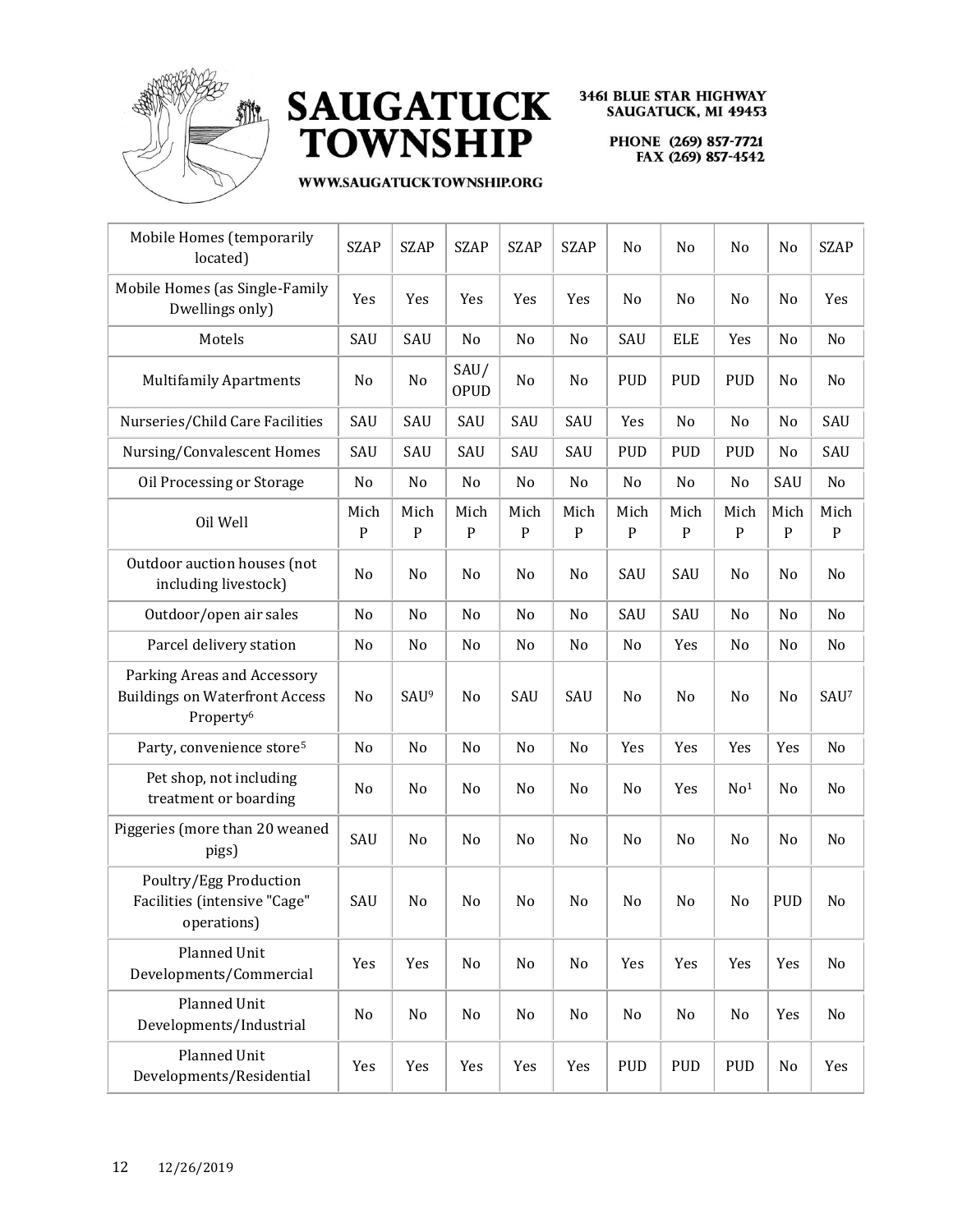



| <b>Planned Unit Development</b><br>Mixed Residential/Commercial            | Yes        | Yes        | <b>OPUD</b>    | <b>OPUD</b> | No         | <b>PUD</b>     | <b>PUD</b> | <b>PUD</b>      | No  | No             |
|----------------------------------------------------------------------------|------------|------------|----------------|-------------|------------|----------------|------------|-----------------|-----|----------------|
| Private clubs/Lodges and<br>Halls/Fraternal/Social/Veterans'<br>Clubs      | SAU        | SAU        | SAU            | SAU         | SAU        | Yes            | Yes        | No              | SAU | SAU            |
| Professional and Public Offices                                            | SAU        | SAU        | N <sub>o</sub> | No          | No         | SAU            | Yes        | N <sub>o</sub>  | No  | N <sub>0</sub> |
| <b>Public Utility Buildings</b>                                            | Yes        | Yes        | Yes            | Yes         | Yes        | Yes            | Yes        | Yes             | Yes | Yes            |
| Quadruplexes (4 dwelling units<br>in building)                             | <b>PUD</b> | <b>PUD</b> | <b>PUD</b>     | <b>PUD</b>  | <b>PUD</b> | <b>PUD</b>     | <b>PUD</b> | PUD             | No  | <b>PUD</b>     |
| Racetracks                                                                 | SAU        | SAU        | No             | No          | No         | N <sub>0</sub> | No         | No              | No  | No             |
| Radio, television, computer and<br>similar electronic sales and<br>service | No         | No         | No             | No          | No         | Yes            | Yes        | No <sup>1</sup> | No  | No             |
| <b>Recreation Vehicle Sale</b>                                             | No         | No         | No             | No          | No         | No             | No         | Yes             | No  | No             |
| <b>Rendering Works</b>                                                     | No         | No         | No             | No          | No         | No             | No         | No              | No  | No             |
| Restaurants, Full-Service,<br>without dancing or floor shows <sup>5</sup>  | SAU        | SAU        | No             | No          | No         | Yes            | Yes        | Yes             | Yes | No             |
| Restaurants, Drive-In/Takeout <sup>5</sup>                                 | SAU        | SAU        | No             | No          | No         | SAU            | No         | Yes             | Yes | No             |
| Restaurants with dancing/floor<br>shows excluding adult<br>entertainment   | No         | No         | No             | No          | No         | SAU            | SAU        | SAU             | No  | No             |
| Retail and convenience printing                                            | No         | No         | No             | No          | No         | Yes            | Yes        | No <sup>1</sup> | No  | No             |
| Rock/gravel crushing plants                                                | SAU        | SAU        | No             | No          | No         | No             | No         | No              | SAU | No             |
| Schools/Colleges                                                           | SAU        | SAU        | SAU            | SAU         | SAU        | No             | No         | No              | No  | SAU            |
| Sign painting and servicing<br>shops                                       | No         | No         | No             | No          | No         | No             | Yes        | No              | No  | No             |
| Single-Family Dwellings                                                    | Yes        | Yes        | Yes            | Yes         | Yes        | PUD            | PUD        | PUD             | No  | Yes            |
| <b>Slaughter Houses</b>                                                    | No         | No         | No             | No          | No         | No             | No         | No              | No  | No             |
| Studios, including dance,<br>photographic, taxidermy, art and<br>music     | No         | No         | No             | No          | No         | Yes            | Yes        | No <sup>1</sup> | No  | No             |
| Sports Facilities (not golf<br>courses/racetracks), Indoor and             | SAU        | SAU        | No             | No          | No         | SAU            | SAU        | SAU             | No  | No             |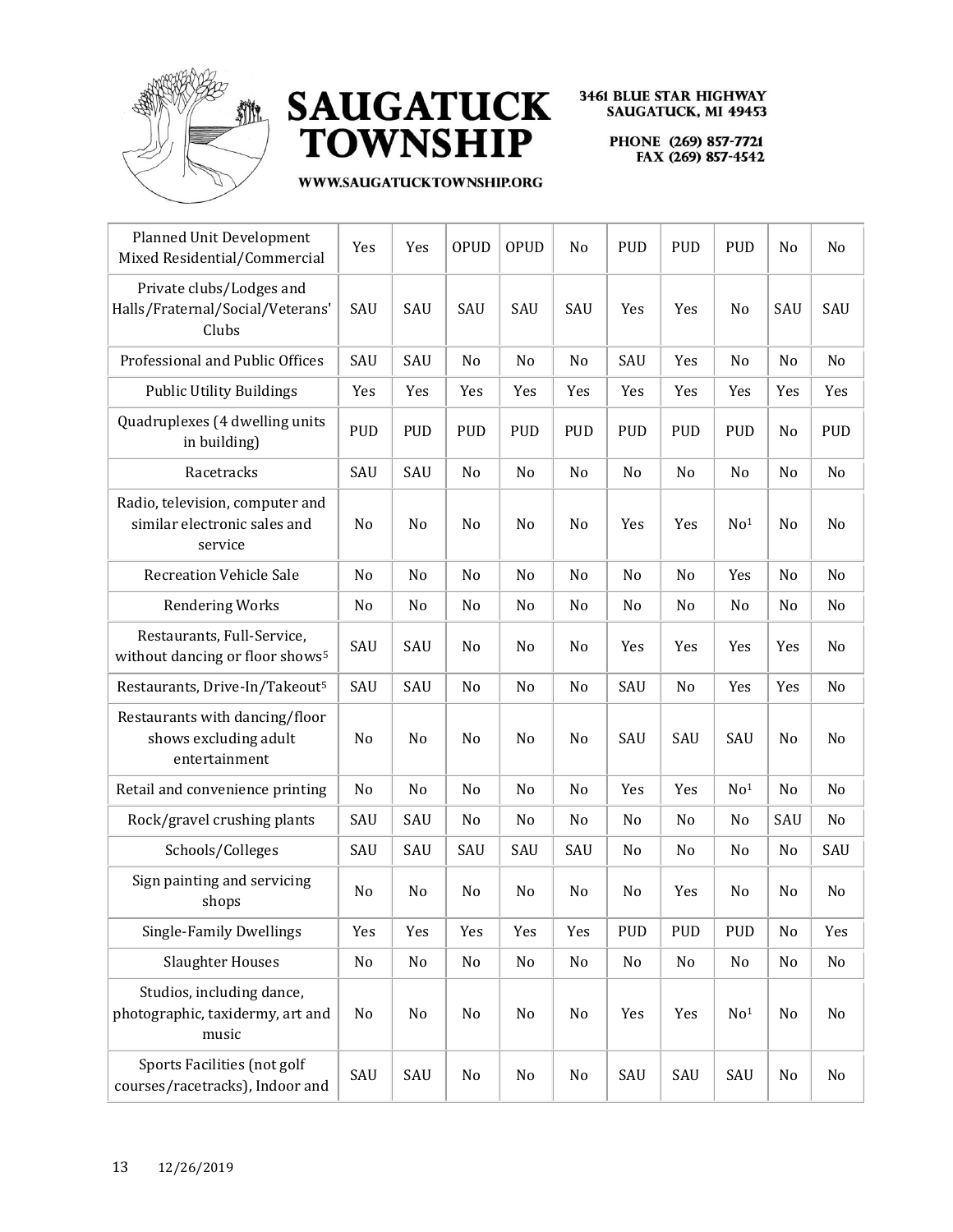



| Outdoor                                                                                                                                                                           |                |            |                |                |            |                |            |                  |                  |     |
|-----------------------------------------------------------------------------------------------------------------------------------------------------------------------------------|----------------|------------|----------------|----------------|------------|----------------|------------|------------------|------------------|-----|
| Storage facilities (separate from<br>activity served)                                                                                                                             | No             | No         | N <sub>0</sub> | No             | No         | No             | No         | No               | Yes              | No  |
| Tailor, dressmaker, shoe repair<br>shop                                                                                                                                           | No             | No         | N <sub>o</sub> | N <sub>0</sub> | No         | N <sub>0</sub> | Yes        | No <sup>1</sup>  | No               | No  |
| <b>Tanning Spas</b>                                                                                                                                                               | No             | No         | No             | No             | No         | No             | SAU        | No <sup>1</sup>  | No               | No  |
| Theaters, excluding adult<br>oriented                                                                                                                                             | N <sub>0</sub> | No         | N <sub>0</sub> | No             | No         | SAU            | No         | Yes              | No               | No  |
| Tools and gauges-Testing,<br>sales, service)                                                                                                                                      | No             | No         | N <sub>0</sub> | No             | No         | N <sub>0</sub> | Yes        | No <sup>1</sup>  | No               | No  |
| <b>Tourist Homes</b>                                                                                                                                                              | SAU            | SAU        | No             | No             | No         | SAU            | <b>ELE</b> | No               | No               | No  |
| Towers/Transmission or Wind.<br>Wireless communications<br>towers and antenna over 30 feet<br>in height (unless meeting terms<br>stated below)                                    | SAU            | SAU        | SAU            | SAU            | SAU        | SAU            | SAU        | SAU              | SAU              | SAU |
| Towers/Transmission or Wind.<br>Wireless communications<br>towers located on property<br>owned, leased or controlled by<br>the township                                           | Yes            | Yes        | Yes            | Yes            | Yes        | Yes            | Yes        | Yes              | Yes              | Yes |
| Towers, transmission or Wind.<br>Wireless communications<br>antenna 30 feet in height or less<br>located on existing lattice-type<br>electric transmission line<br>support towers | Yes            | Yes        | Yes            | Yes            | Yes        | Yes            | Yes        | Yes              | Yes              | Yes |
| Townhouses (multifamily<br>Townhouses)                                                                                                                                            | <b>PUD</b>     | <b>PUD</b> | <b>PUD</b>     | No             | PUD        | <b>PUD</b>     | <b>PUD</b> | <b>PUD</b>       | <b>PUD</b>       |     |
| Travel agency                                                                                                                                                                     | No             | No         | $\rm No$       | No             | No         | Yes            | Yes        | No <sup>1</sup>  | No               | No  |
| Triplexes (3 Dwelling Units in<br>Building)                                                                                                                                       | SAU            | SAU        | SAU            | No             | <b>PUD</b> | <b>PUD</b>     | <b>PUD</b> | <b>PUD</b>       | No               | PUD |
| <b>Truck Stops</b>                                                                                                                                                                | No             | No         | No             | No             | No         | No             | No         | ITO <sup>4</sup> | ITO <sup>4</sup> | No  |
| <b>Truck Terminals</b>                                                                                                                                                            | No             | No         | No             | No             | No         | No             | No         | IT <sub>0</sub>  | No               | No  |
| Vending machine service and                                                                                                                                                       | No             | No         | No             | No             | No         | No             | SAU        | No               | Yes              | No  |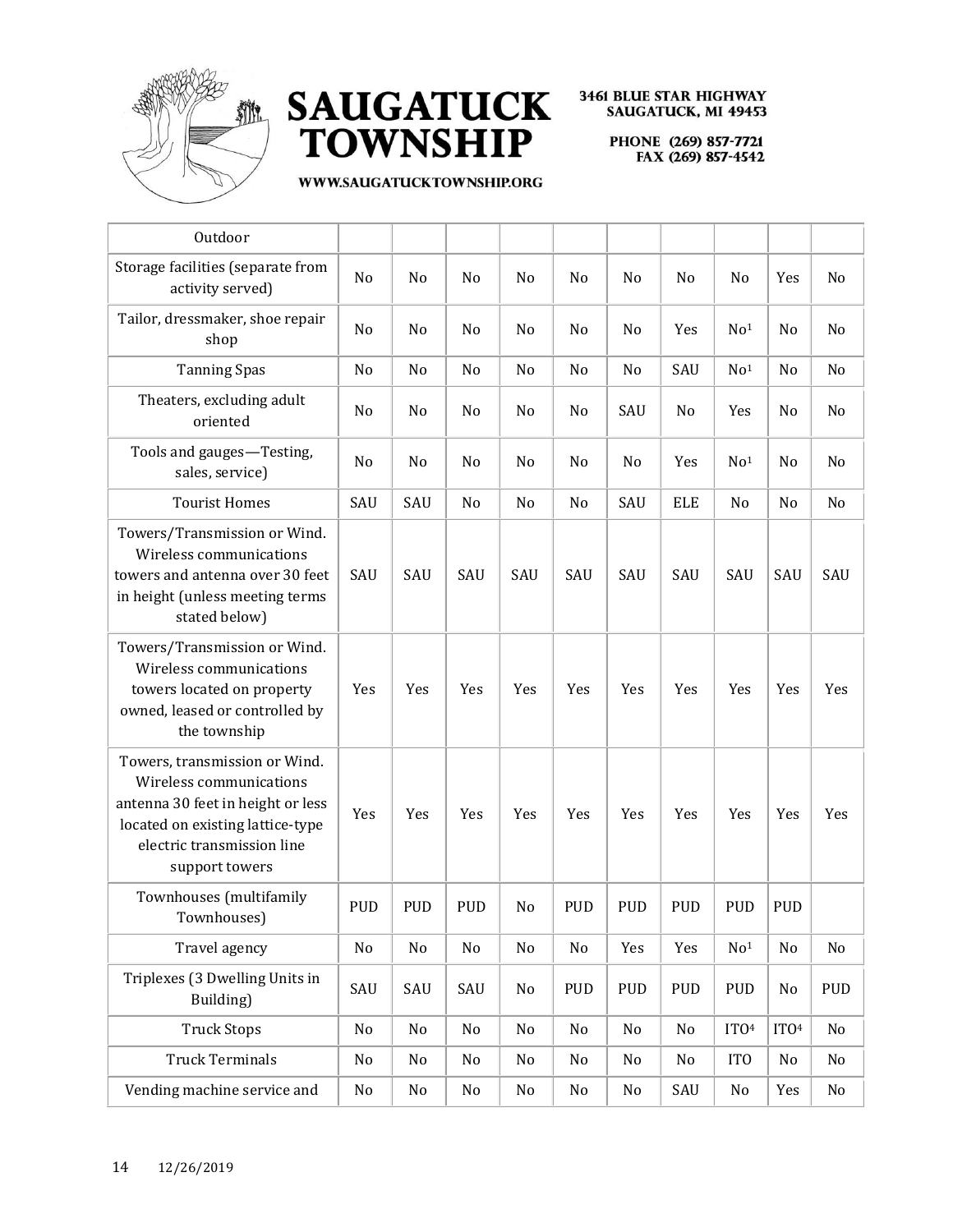



PHONE (269) 857-7721 FAX (269) 857-4542

#### WWW.SAUGATUCKTOWNSHIP.ORG

| distribution                                                                                                                                                                          |                |                  |                |                |                |                |     |                |     |                |
|---------------------------------------------------------------------------------------------------------------------------------------------------------------------------------------|----------------|------------------|----------------|----------------|----------------|----------------|-----|----------------|-----|----------------|
| Warehousing (separate from<br>related Uses)                                                                                                                                           | N <sub>0</sub> | No               | N <sub>0</sub> | N <sub>0</sub> | N <sub>0</sub> | N <sub>0</sub> | No. | No             | Yes | N <sub>0</sub> |
| <b>Waterfront Access Property and</b><br>foot paths, walkways, and non-<br><b>Building Structures such as</b><br>stairways, serving shared<br>waterfront property owners <sup>6</sup> | N <sub>o</sub> | Yes <sup>9</sup> | N <sub>o</sub> | Yes            | <b>Yes</b>     | N <sub>0</sub> | No. | N <sub>0</sub> | No  | <b>Yes</b>     |
| Wholesale Sales/Service<br>Facilities                                                                                                                                                 | N <sub>0</sub> | No               | N <sub>o</sub> | N <sub>0</sub> | N <sub>0</sub> | Yes            | No. | Yes            | No  | N <sub>0</sub> |

*KEY:*

| Yes:    | Permitted                                                                                              |
|---------|--------------------------------------------------------------------------------------------------------|
| No:     | Not permitted                                                                                          |
| SAU:    | Special Approval Use                                                                                   |
| PUD:    | <b>Planned Unit Development</b>                                                                        |
| MHPO:   | Allowed as a special approval use within designated MHP overlay district                               |
| Mich P: | Subject to permit issued by the State of Michigan<br>with Township input as provided in Section 40-741 |
| $\ast$  | By right when included in a retail mall or shopping center                                             |
| OPUD:   | Allowed by P.U.D. approval within designated overlay district                                          |
| ITO:    | By SAU within a designated Interstate Transportation Overlay District                                  |
| SZAP:   | Special Zoning Administrator Permit Required                                                           |
| SCU:    | As a special controlled use in the Interstate Transportation Overlay District                          |

#### *FOOTNOTES:*

<sup>1</sup> By right when included in a retail mall or shopping center.

<sup>2</sup> Expansion to existing Automobile Service Station in existence prior to March 16, 2001, may be authorized as a Special Approval Use.

<sup>3</sup> Permitted Use when within the interstate overlay district. See minimum design standards in article VII of this chapter.

<sup>4</sup> See minimum design standards in article VII of this chapter.

<sup>5</sup> Permitted as a companion or Accessory Use to an Automobile Service Station or Truck Stop within the interstate transportation overlay district.

<sup>6</sup> Reference Article XII, Water Access and Dock Density Regulations.

<sup>7</sup> Reserved.

<sup>8</sup> Reserved.

<sup>9</sup> Subject further to the provisions of the natural river overlay district, if applied to the underlying district.